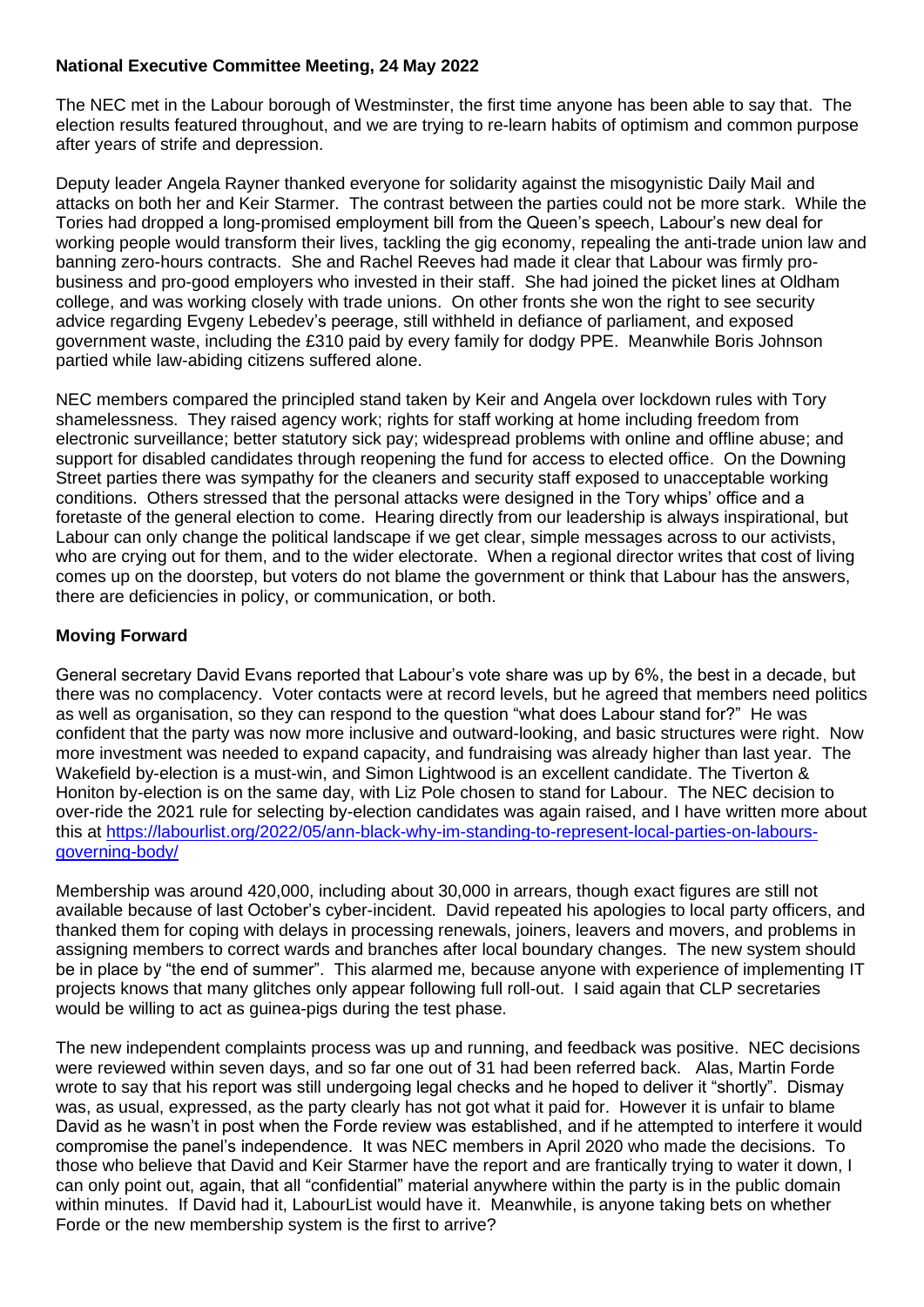## **Onward to Liverpool**

David confirmed that annual conference would be held from Sunday 25 to Wednesday 28 September 2022. This is a day shorter than last year, and I am concerned about insufficient time to present Labour as ready for government, and the shadow team as the people who should be running the country, as well as allowing full debate on motions. On trigger ballots 58 MPs had been endorsed by their CLPs, 35 further ballots were under way and he hoped that the rest would be completed in June.

The Labour Muslim Network have applied to affiliate to the party, and I hope this can be speedily accepted. There are continuing concerns about Islamophobia, and we have to address them together. On diversity in general, David reported that the diversity and inclusion board, with representatives from nations and regions, had met 19 times. He was not waiting for Forde to make necessary changes to culture. More clarity on due diligence checks, and what information should be available to those affected, would be discussed further, and David promised to take up concerns about individual councils and campaigns, including Tower Hamlets.

# **Leader's Report**

Keir Starmer thanked everyone involved in the May campaigns. Labour made progress where we needed to, from Cumberland to Southampton and Worthing, as well as Wandsworth and Westminster. He was particularly pleased for Barnet, where Labour won control for the first time ever, and with continued progress in Wales and moving up to second place in Scotland. After all the polls and the commentators we now had hard evidence. But there was much more to do, and the next two years would be even harder.

The cost of living crisis was hurting, with people skipping meals and unable to heat their homes. It was 132 days since Labour called for a windfall tax on the excess profits of energy companies and he expected a government U-turn imminently. Not out of principle, sadly, but to distract attention from Sue Gray's report, and from a Queen's speech devoid of content. Labour would continue to focus on fixing the economy while the Tories pursued culture wars, from conversion "therapy" to trans rights. He thanked the FBU and ASLEF for staying with the Labour party.

NEC members spoke about monkeypox and long covid; the governor of the Bank of England lecturing everyone else on wage restraint; the continued fall in local government pay; the need for Labour to listen to trade union members; and lessons from Labor's success in Australia. Keir was thanked for his statement on the killing of Palestinian journalist Shireen Abu Akieh and the disruption of her funeral. Some were uneasy with constant repetition of Labour as "the party of working people", felt to exclude disabled people who face higher costs and are often on lower benefits. Keir said he understood the concerns, as he grew up with a disabled mother and the associated difficulties, for instance in accessing public transport. However the challenge is finding a phrase which makes voters think "this is about me" and I suppose it's better than "hard-working families".

Asked about public ownership of the utilities he said that people needed immediate help now. Hence the windfall tax and £600 off bills, supported by 83% of Tory voters, while longer-term solutions could be explored in due course. On possible industrial action on the railways he said it was wrong for the government to restrict the right to strike. He promised to put the possibility of US nuclear weapons coming to Lakenheath on the shadow cabinet agenda. Finally on Durham he said it was normal and lawful for party activists to work as a team and eat as a team, and we could not let our enemies drag us into the gutter with them.

As usual Keir listened carefully and responded courteously to every contribution. These sessions are far more useful than the baying and the insults at prime minister's questions, and it's sad that only NEC members get to appreciate them.

### **Glasses Half Full**

This was followed by a detailed presentation of results. Labour made 2,406,108 contacts since January and fielded more candidates than any other party, increasing vote share across the country and among all electoral groups, including Leave voters. Meanwhile Tory candidates were running as "Local Conservatives" and distancing themselves from their own leader. If the results translated into a general election Labour would be the largest party, but without an overall majority.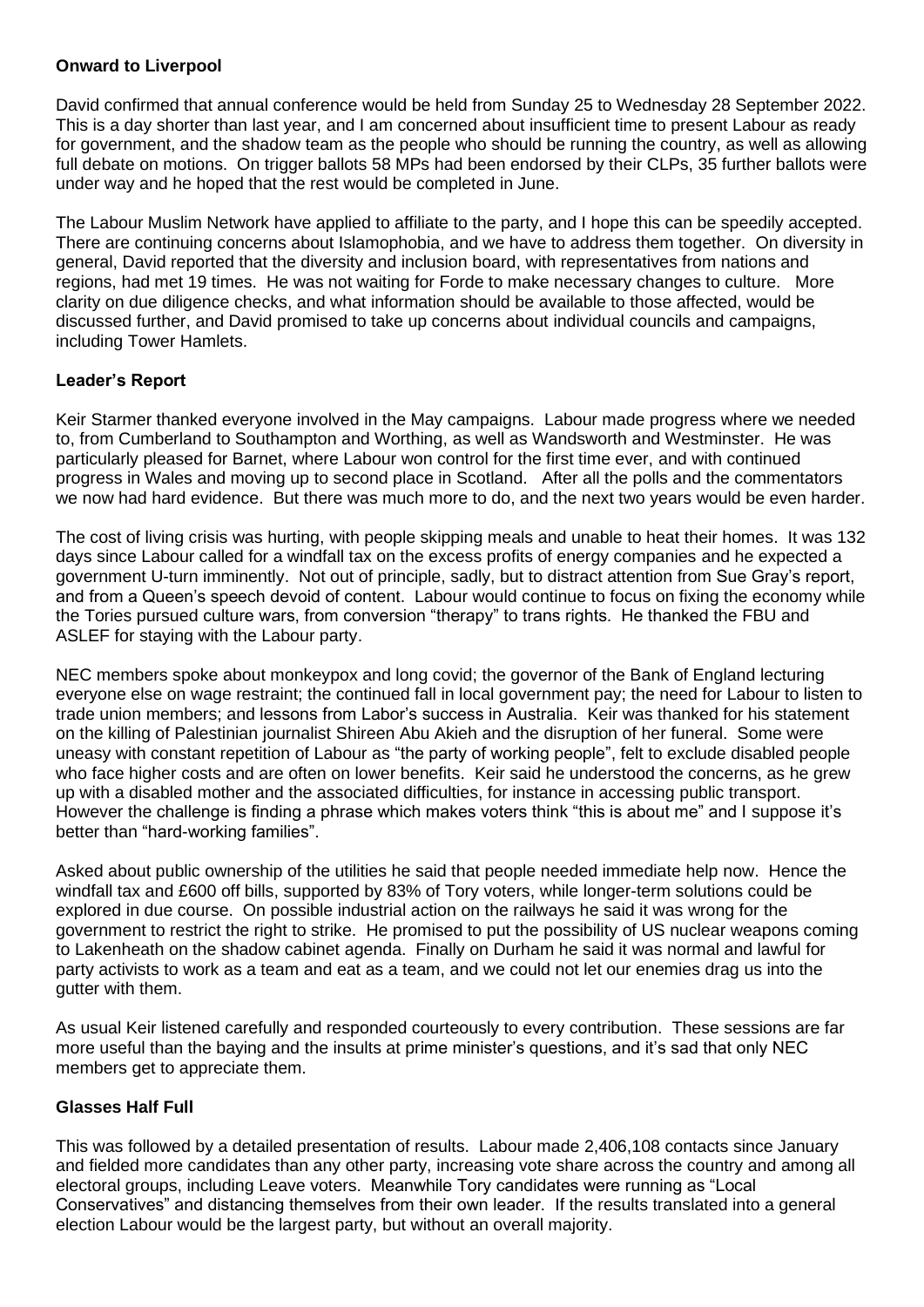Dozens of members sent me feedback and I listed ways in which Labour could do even better next time, including a clear policy offer and dividing lines; a website where searching on "housing policy" displays current housing policy; functioning IT and membership systems; and earlier selection of candidates. I do not understand why areas with all-out elections did not have most candidates in place last autumn. There are also differences between members who want more ammunition against LibDems and Greens and members who want to do deals with them. I passed on comments from Scotland, where the proportional voting system is designed to produce coalitions and opposing them in principle does not make sense.

Others asked for more flexible templates to help local parties design their own materials, more organisers in every region and nation, and the need to acknowledge local distress about disciplinary action. Wales did particularly well, combining council and Welsh national messages effectively, and highlighting Mark Drakeford as a trusted leader.

### **Parliamentary Selections**

The NEC authorised the start of selections in Bassetlaw, Birmingham Northfield, Bishop Auckland, Chingford & Woodford Green, London & Westminster, Dover, Erewash, Exeter, Hartlepool, Hastings & Rye, Hendon, Ipswich, Norwich North, Penistone & Stocksbridge, Peterborough, Plymouth Moor View, Shipley, South Swindon, Southampton Itchen, Stoke Central and Watford. A plea from Scarborough & Whitby would be considered.

Informally I understand that most of these are not expected to start before summer. The NEC also agreed to review the new procedures following the first tranche of 16 selections. So it appears that candidates for the second tranche will be campaigning for months before the formal process opens, and that the NEC may change procedures in July, neither of which is helpful. The NEC were told that the party hopes to complete all selections by the end of 2022 except where boundary changes may have major impacts. I don't know if this includes every seat or just priority seats, but even the latter would be extremely challenging.

## **How Not To Do Stuff**

Last week brought headlines about sending hit squads into underperforming Labour councils and allowing the NEC to sack council leaders. Unfortunately no-one bothered to consult councillors about the proposed campaign improvement boards. They saw all this first in Huffpost and were incandescent. Crisis talks resulted in a rather different paper beginning with "Right across Britain it is Labour councillors who are showing voters that Labour is on their side". But it is the original which is firmly lodged in the public domain. Failure to engage key stakeholders in advance, and to recognise that all NEC papers are immediately leaked, stokes perceptions of infighting and shows crass incompetence or worse.

There are undoubtedly a few problematic councils, but underperformance is not just a problem within Labour groups. Local parties trying to get candidates in place have reported little help from regional or national offices, exacerbated by staffing reductions. Some have repeatedly requested equal opportunities training for panel interviewers. There are too many reports of political and personal vendettas during application, selection and appeal processes. Council leaders have extensive powers of patronage, and whistle-blowers may be afraid to report developing problems. And I also asked whether the NEC should be endorsing a mayor who has admitted multiple breaches of covid rules.

The revised paper was carried with 20 votes in favour, eight against and two abstentions. I voted for it, after consulting my primary contact who started out "absolutely fuming" but, on balance, recommended support. There is one loose end: Labour groups will be identified as needing intervention by the NEC local government panel, defined as the chair of the organisation committee and both NEC local government representatives. Several of us wanted to add a CLP representative and a trade union representative, but were told that the panel was enshrined in the NEC terms of reference and we could only change it at the November awayday. Curiously the terms of reference do not include an NEC local government panel.

### **Towards the Manifesto**

In January the NEC agreed a work plan for the national policy forum. The new policy commissions are meeting, and consultation papers will go out to stakeholders on 27 May, with a closing date of 8 July 2022. The January meeting also agreed that the NEC should decide in May whether to plan a final-stage NPF in autumn 2022, in anticipation of a 2023 general election, or hold it in summer 2023 before a 2024 election.